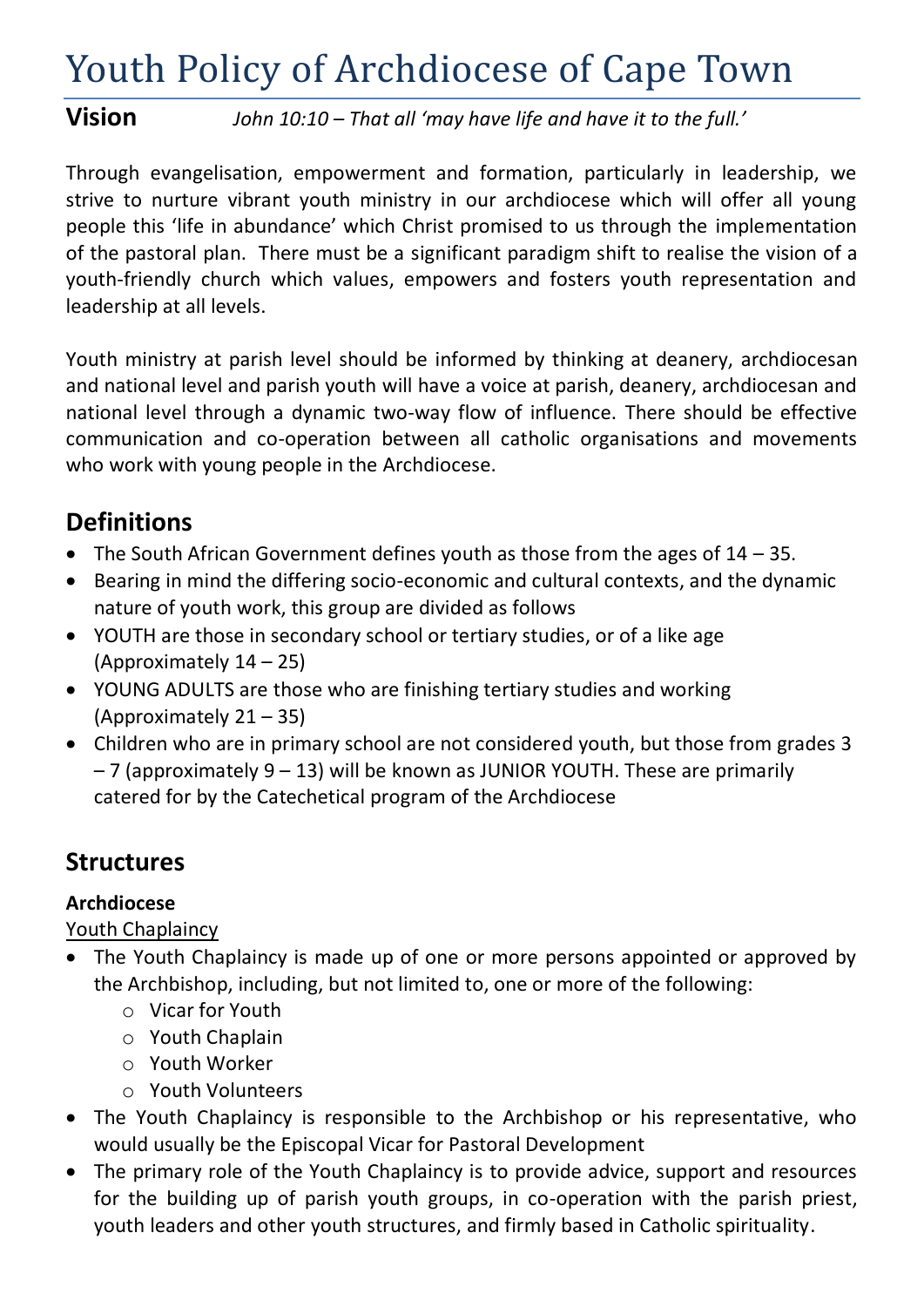- The Youth Chaplaincy will also facilitate the networking of catholic youth organisations and promote policy development and training/empowerment initiatives for young people in the Archdiocese
- This Youth Chaplaincy will also be responsible for the effective dissemination of information and for the marketing and promotion of events.

#### Archdiocesan Youth Council

- The Archdiocesan Youth Council (hereafter referred to as the AYC) is made up of the 8 Deanery Youth Council chairpersons or representatives
- The AYC meets 3 times a year before each APC meeting
- The AYC will elect office-bearers according to the procedure laid out in Appendix 1
- The function of the AYC is to facilitate communication and co-operation among the Deaneries, and to co-operate with the youth chaplaincy, in particular with regards to the planning and running of Archdiocesan youth events
- The Archbishop will be represented by one or more members of the Youth Chaplaincy, who do not have voting rights, but do have right of veto in exceptional circumstances

#### **Deanery**

#### Deanery Youth Council

- The Deanery Youth Council (hereafter referred to as the DYC) is made up of 2 youth representatives from every parish youth group in the deanery
- The Dean, in conjunction with the DPC is responsible for the establishment of the DYC.
- The DYC will meet at least 3 times each year before each Deanery Pastoral Council (hereafter referred to as the DPC) meeting
- The DYC will elect office-bearers according the procedure laid out in Appendix 1
- Should there not be a properly constituted DYC, it is the responsibility of the Dean, in consultation with parish priests of the deanery, to appoint a representative to the AYC
- The function of the DYC is to facilitate communication and co-operation among the parishes of the deanery.

#### **Parish**

- Every parish should aim to have a youth group and youth activities
- Every parish should be have two representatives on the DYC
	- o These representatives must fulfil the following requirements
		- Be active youth leaders in their parish
		- Be under the age of 35
		- Be appointed or approved by their parish priest
- There should also be youth representation at PPC level

## **Activities**

We live in a disconnected world where we long for community. We need to give our young people a sense of belonging and value through: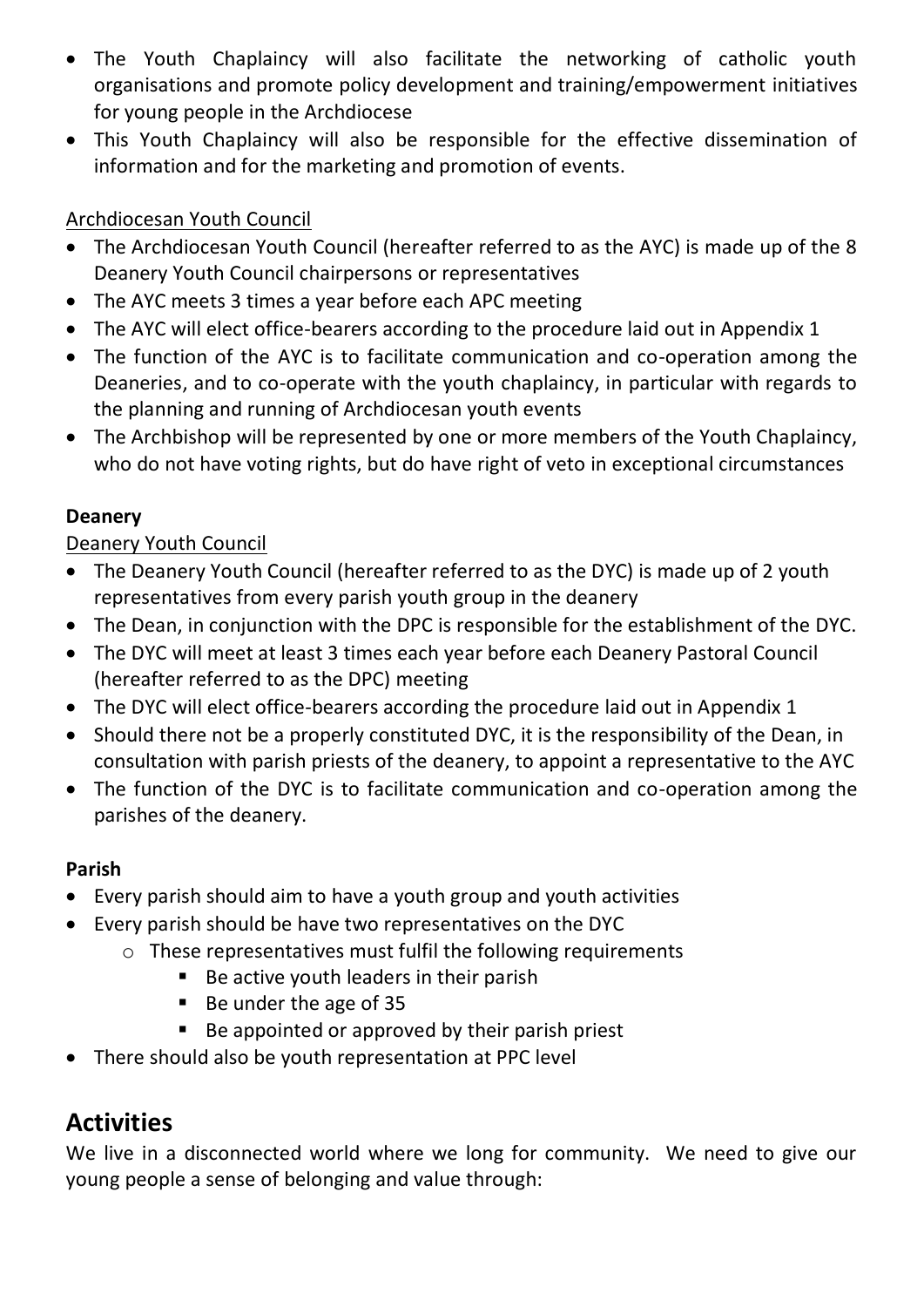#### **Youth Spirituality**

Formation in catholic spirituality must be at the core of all youth work. A concerted effort needs to be made to nurture God encounters through retreats, vigils, youth Masses, healing services, workshops on spiritual growth and understanding, on-going catechesis and faith formation. Parish communities need to work hard to provide more opportunities for the youth to be involved in the liturgy. A mentorship programme, should be encouraged

Faith and spirituality anchor us in life, give us resilience against the storms of life and make us compassionate.

#### **Evangelisation**

Faith needs to be a lived experience and so evangelisation is at the heart of all we do in youth ministry. It is hoped that effective youth-on-youth evangelisation will occur through sharing of ideas, resources and collaborative deanery initiatives.

#### **Developing Catholic Youth Leadership**

A concerted effort needs to be made to develop the leadership potential of our young people.

#### **Service**

In a world of rampant consumerism and individualism we need to be counter-cultural and nurture a spirit of volunteerism among our young people. We need to afford our young people service opportunities, within the faith community as well as the broader community. Collaboration with religious congregations, social development organisations and Church institutions could further this aim.

#### **Friendship**

A sense of communion and fellowship needs to be developed amongst the youth by providing opportunities for youth from different parishes and church communities to meet and interact with each other. The initiatives should be geared to appeal to various age groups within the Church.